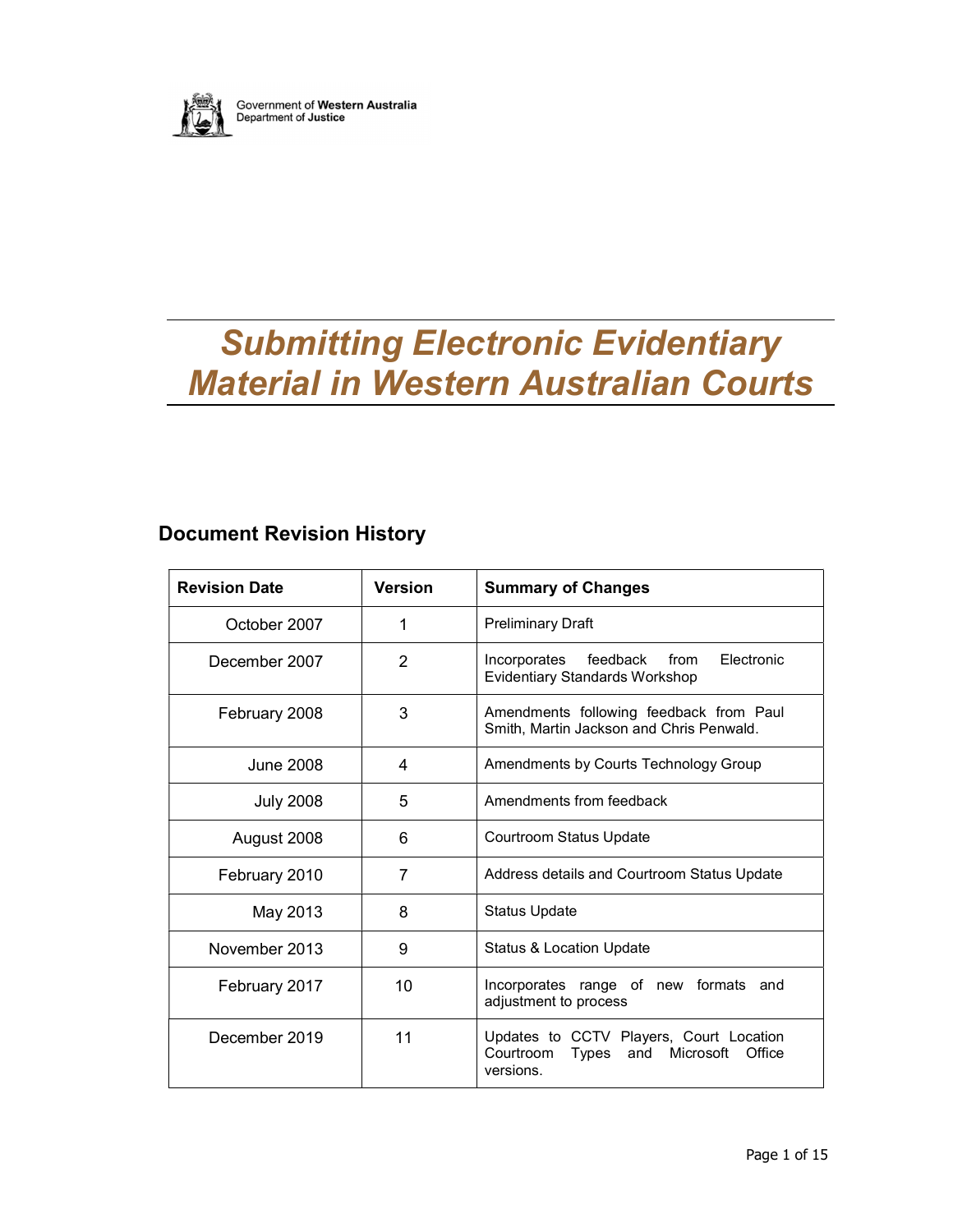

## SUBMITTING ELECTRONIC EVIDENTIARY MATERIAL IN **WESTERN AUSTRALIAN COURTS**

| $\mathbf 1$ .  |                                                                                         |
|----------------|-----------------------------------------------------------------------------------------|
|                |                                                                                         |
|                |                                                                                         |
|                |                                                                                         |
|                | 1.3.1.                                                                                  |
|                |                                                                                         |
|                | 1.4. Contacting DoJ Courts in Relation to Electronic Evidence 3                         |
|                |                                                                                         |
| 2.             | FORMAT OF EVIDENCE AND COURTROOM TYPES4                                                 |
|                |                                                                                         |
|                |                                                                                         |
|                |                                                                                         |
| 3 <sub>1</sub> |                                                                                         |
|                |                                                                                         |
|                |                                                                                         |
|                |                                                                                         |
|                |                                                                                         |
|                |                                                                                         |
|                | 3.4.2.                                                                                  |
|                | 3.4.3.                                                                                  |
| 4              |                                                                                         |
|                |                                                                                         |
|                |                                                                                         |
|                | 4.2.1. Adjust the contrast - darker/lighter, especially useful if the originals are;  8 |
|                | 4.2.2.                                                                                  |
|                |                                                                                         |
|                |                                                                                         |
|                |                                                                                         |
|                |                                                                                         |
| 5.             |                                                                                         |
| 6.             | <b>ANNEXURE A - Court Locations Staffed by the Department of Justice</b>                |
| 7.             |                                                                                         |
|                |                                                                                         |

10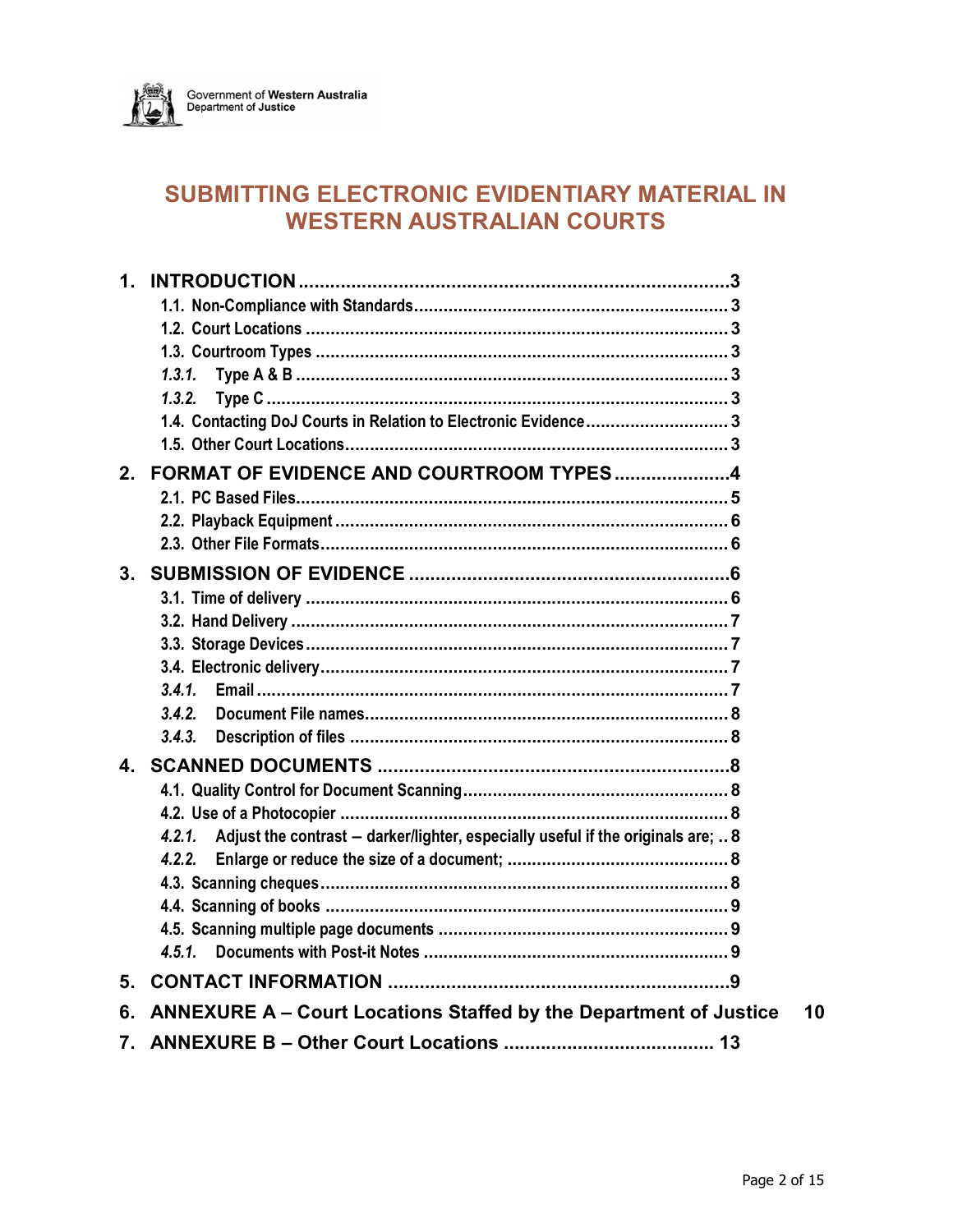### 1. INTRODUCTION

This document outlines the standards that apply to the formatting and lodgement of electronic evidentiary material for court proceedings with the exception of "e-Trials" that are conducted in the Supreme and District Courts. For information specifically relating to e-Trials refer to the following:

- Protocol for Etrials
- Etrial Bulk Upload Template
- Etrial Bulk Example.

#### 1.1. Non-Compliance with Standards

Non-compliance with the standards outlined in this document may result in delays to the court proceedings, and, or, additional costs for the parties to the proceedings.

#### 1.2. Court Locations

These standards apply to all court locations staffed by the Department of the Justice (DoJ). A list of these court locations can be found at "Annexure A."

#### 1.3. Courtroom Types

For the purposes of this document, there are three types of Courtrooms (A, B and C.) The dot points below provide a high level description of the system for each type. The list of court locations at "Annexure A" shows the number of type of courtrooms at each location.

#### 1.3.1. Type A & B

A "Type A & B" courtroom where personal computer (PC) based programs and DVD videos can be displayed to participant in the Court including playback of PC based evidence from the Bar Table\Counsel Bench.

#### 1.3.2. Type C

A "Type C" courtroom that have DVD and PC video evidence can be displayed. Within both courtrooms, play back is only achieved by a simple display and there may be restricted viewing.

#### Type Description

- A Full Electronic Courtroom
- B Fully integrated audio-visual video conferencing, audio conferencing, RWR, evidence playback and basic PC playback
- C Video playback and digital recording
- C+ Video playback , digital recording and basic video conferencing

#### 1.4. Contacting DoJ Courts in Relation to Electronic Evidence

Contact with the Supreme Court, District Court, Family Court, Coroner's Court and the State Administrative Tribunal should always be made to the Perth registry of that court or tribunal, regardless of where the court is sitting. Contact with a Magistrates or Children's Court office should always be made to the registry where the court is sitting.

#### 1.5. Other Court Locations

Any party wishing to lodge electronic material at a court NOT managed by the Department of Justice should make contact with that court registry to establish what standards apply to that location. A list of these court locations and their telephone and facsimile numbers can be found at "Annexure B".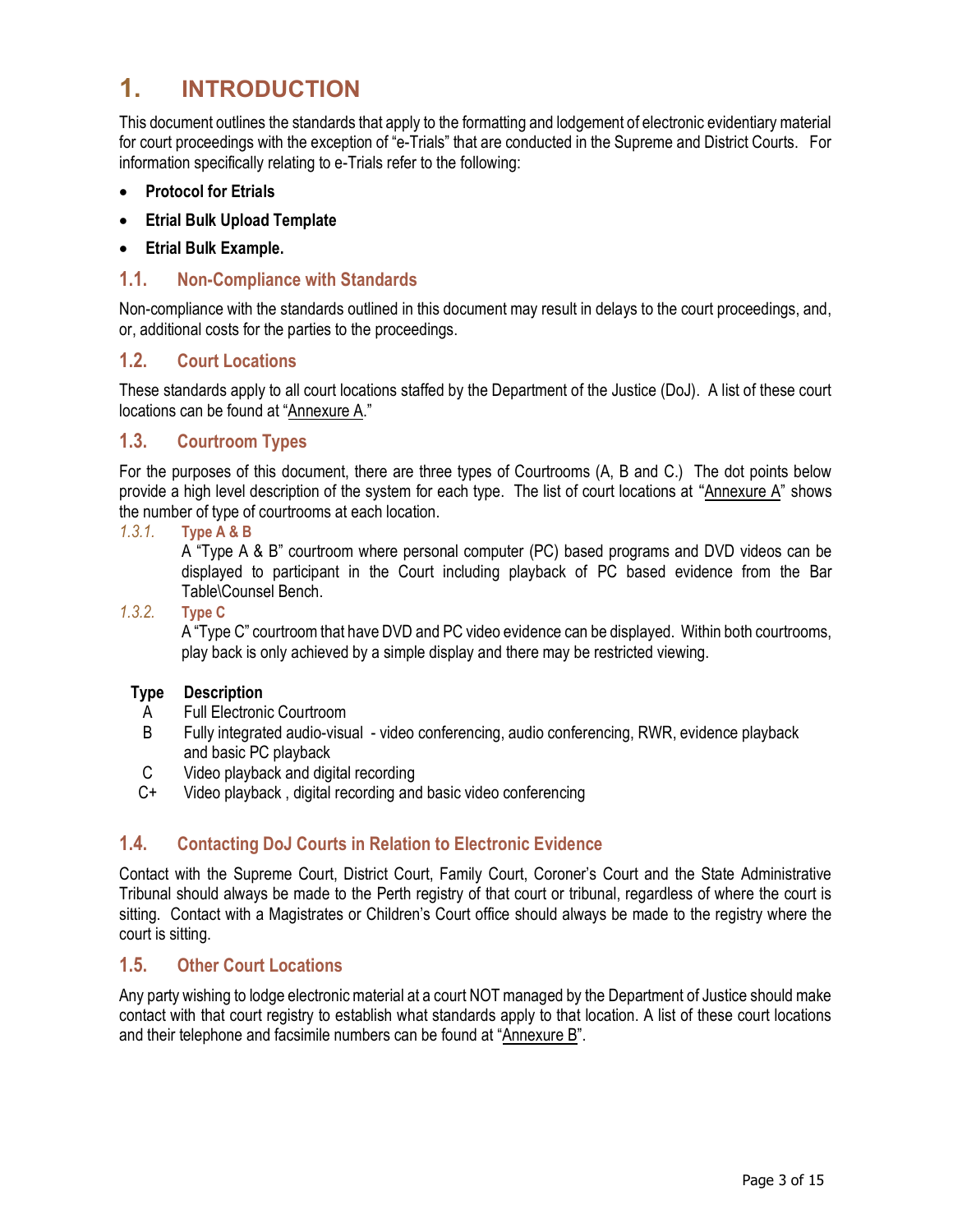# 2. FORMAT OF EVIDENCE AND COURTROOM TYPES

The following table lists the acceptable formats of electronic evidence in Western Australian Courts managed by the Department of Justice. Please note that all PC based electronic evidence files must be compatible with the Windows 10 Operating System.

#### Evidence Formats

| Document / exhibit / player                    | <b>Format</b>                                                                                                                                                                                                                                                                                                                                                                                                                                                                                                                                                                                                                                                                                                                                                                                                                                                                                                                                                                                                                                                                  |  |  |  |
|------------------------------------------------|--------------------------------------------------------------------------------------------------------------------------------------------------------------------------------------------------------------------------------------------------------------------------------------------------------------------------------------------------------------------------------------------------------------------------------------------------------------------------------------------------------------------------------------------------------------------------------------------------------------------------------------------------------------------------------------------------------------------------------------------------------------------------------------------------------------------------------------------------------------------------------------------------------------------------------------------------------------------------------------------------------------------------------------------------------------------------------|--|--|--|
| Word processing documents                      | Microsoft Word 97 - 2013 (.doc or .docx)<br>$\bullet$                                                                                                                                                                                                                                                                                                                                                                                                                                                                                                                                                                                                                                                                                                                                                                                                                                                                                                                                                                                                                          |  |  |  |
| Imaged Documents / Photos /<br><b>Exhibits</b> | Bitmap graphics format (BMP);<br>$\bullet$<br>Graphics Interchange Format (GIF);<br>$\bullet$<br>Joint Photographic Experts Group (JPEG);<br>$\bullet$<br>Portable Document Format (PDF); or<br>$\bullet$<br>Tagged Image File Format (TIFF)<br>$\bullet$                                                                                                                                                                                                                                                                                                                                                                                                                                                                                                                                                                                                                                                                                                                                                                                                                      |  |  |  |
| <b>Excel Spreadsheets</b>                      | Microsoft Excel 97 - 2013 (.xls or .xlsx)<br>$\bullet$                                                                                                                                                                                                                                                                                                                                                                                                                                                                                                                                                                                                                                                                                                                                                                                                                                                                                                                                                                                                                         |  |  |  |
| Presentation                                   | Microsoft PowerPoint 97-2013(.ppt,.pptx,.pps,.ppsm)<br>$\bullet$                                                                                                                                                                                                                                                                                                                                                                                                                                                                                                                                                                                                                                                                                                                                                                                                                                                                                                                                                                                                               |  |  |  |
| Windows Media Audio & Video<br>Clips           | Windows Media formats (.asf, .wma, .wmv, .wm)<br>$\bullet$<br>Windows Media Metafiles (.asx, .wax, .wvx, .wmx)<br>$\bullet$<br>Windows Media Metafiles (.wpl)<br>$\bullet$<br>Microsoft Digital Video Recording (.dvr-ms)<br>$\bullet$<br>Windows Media Download Package (.wmd)<br>Audio Visual Interleave (.avi)<br>$\bullet$<br>Moving Pictures Experts Group (.mpg, .mpeg, .m1v, .mp2, .mp3,<br>$\bullet$<br>.mpa, .mpe, $.m3u)$<br>Musical Instrument Digital Interface (.mid, .midi, .rmi)<br>Audio Interchange File Format (.aif, .aifc, .aiff)<br>$\bullet$<br>Sun Microsystems and NeXT (.au, .snd)<br>$\bullet$<br>Audio for Windows (.wav)<br>CD Audio Track (.cda)<br>$\bullet$<br>Indeo Video Technology (.ivf)<br>$\bullet$<br>Windows Media Player Skins (.wmz, .wms)<br>QuickTime Movie file (.mov)<br>$\bullet$<br>MP4 Audio file (.m4a)<br>$\bullet$<br>MP4 Video file (.mp4, .m4v, .mp4v, .3g2, .3gp2, .3gp, .3gpp)<br>Windows audio file (.aac, .adt, .adts)<br>$\bullet$<br>MPEG-2 TS Video file (.m2ts)<br>$\bullet$<br>Free Lossless Audio Codec (.flac) |  |  |  |
| <b>VLC Media Player</b>                        | ADPCM, DV Type 1,<br>MSS2,<br>12bits DV audio in AVI<br>OGG.<br>Altrac,<br>QuickSync Video<br>$\bullet$<br>Android Media Codec,<br>RealAudio Lossless Audio<br>$\bullet$<br>AVI,<br>SCTE-27, complete EIA-608<br>$\bullet$<br>CDXL,<br>subtitles<br>FLAC,<br>TSCC2,<br>$\bullet$<br>G2M4,<br>Ulead DV audio,<br><b>GNU/Linux VDPAU</b><br>Ut,<br><b>VBLE</b><br>Indeo Audio Coder,<br>$\bullet$                                                                                                                                                                                                                                                                                                                                                                                                                                                                                                                                                                                                                                                                                |  |  |  |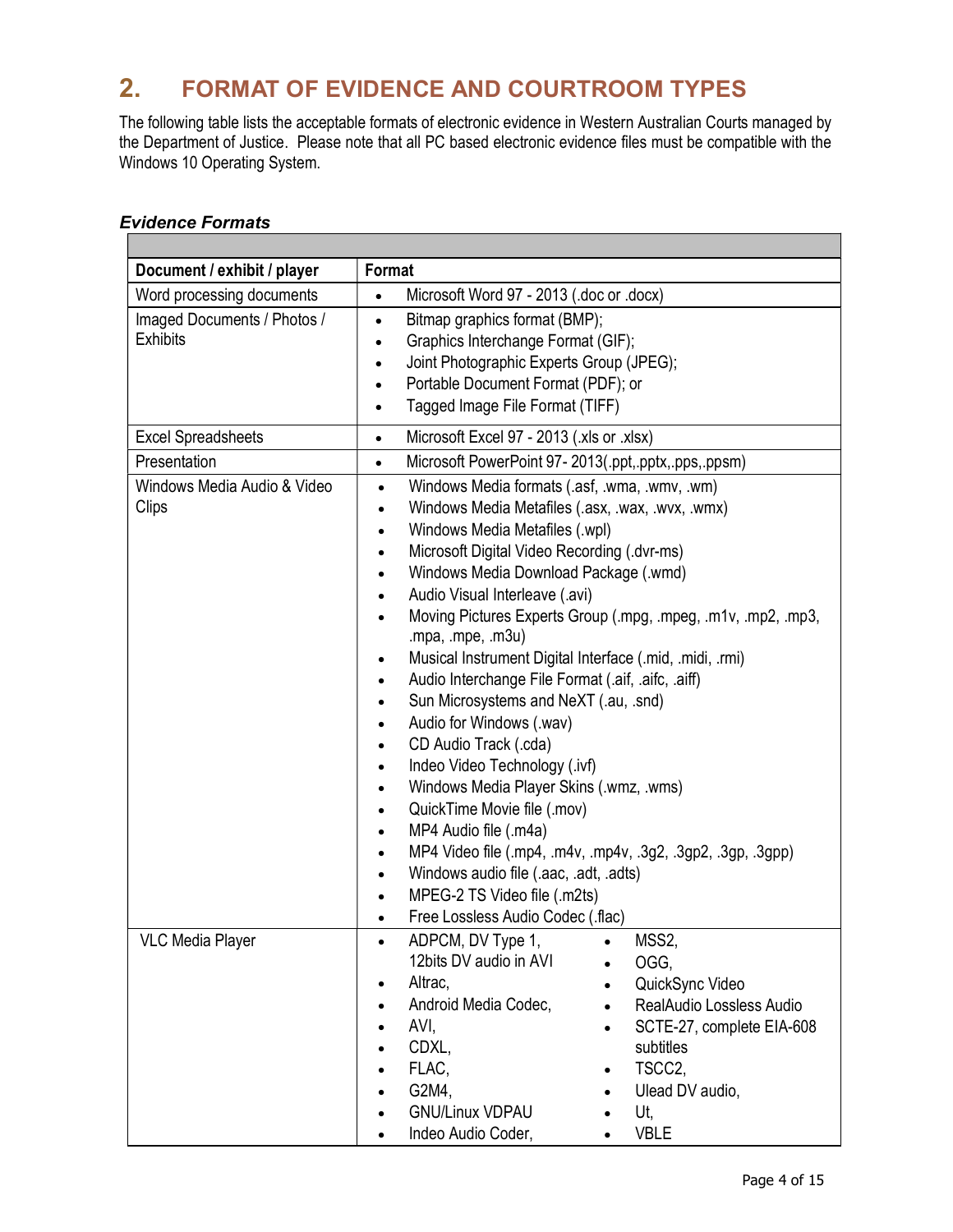| Document / exhibit / player | Format                                                                    |                                                                       |
|-----------------------------|---------------------------------------------------------------------------|-----------------------------------------------------------------------|
|                             | JPEG.<br>$\bullet$<br>MKV,<br>$\bullet$<br>MP4.<br>٠<br>MSS1<br>$\bullet$ | VDA Decoder,<br>$\bullet$<br>VHS FormatMP4,<br>$\bullet$<br>Wave/RF64 |

| <b>Document or exhibit</b>       | Format                                                                                                                                                                                                                                                                                                                                                                                                                                                  |                                                                                                                                                                                                                                                                                                                                                                                                                                             |
|----------------------------------|---------------------------------------------------------------------------------------------------------------------------------------------------------------------------------------------------------------------------------------------------------------------------------------------------------------------------------------------------------------------------------------------------------------------------------------------------------|---------------------------------------------------------------------------------------------------------------------------------------------------------------------------------------------------------------------------------------------------------------------------------------------------------------------------------------------------------------------------------------------------------------------------------------------|
| <b>GOM Player</b><br>2.3.28.5286 | .vi<br>$\bullet$<br>.ogm<br>$\bullet$<br>.mkv<br>$\bullet$<br>.mp4<br>$\bullet$<br>.k3g<br>$\bullet$<br>.ifo<br>$\bullet$<br>.ts<br>$\bullet$<br>.asf<br>$\bullet$<br>.wmv<br>$\bullet$<br>.wma<br>$\bullet$<br>.mov<br>$\bullet$<br>.mpg<br>$\bullet$<br>.m1v<br>$\bullet$<br>.m2v<br>$\bullet$<br>.vob<br>$\bullet$<br>.m4v<br>$\bullet$<br>.3gp/3gp2<br>$\bullet$<br>.rmvb<br>$\bullet$<br>.m<br>$\bullet$<br>.ogg<br>$\bullet$<br>.flv<br>$\bullet$ | .dat<br>$\bullet$<br>.mp3<br>$\bullet$<br>.m4a<br>$\bullet$<br>.aac<br>$\bullet$<br>.ogg<br>.flac<br>$\bullet$<br>.wav<br>$\bullet$<br>.wma<br>$\bullet$<br>.rma<br>$\bullet$<br>.alac<br>$\bullet$<br>.mi<br>$\bullet$<br>.srt<br>$\bullet$<br>.rt<br>$\bullet$<br>.sub $(8$ IDX $)$<br>$\bullet$<br>.vtt (text sub)<br>$\bullet$<br>.dvb<br>.ass<br>$\bullet$<br>.psb<br>.txt<br>$\bullet$<br>.sbv<br>$\bullet$<br>.vobsub (embedded sub) |
| DVD disk                         | .asx(video)<br>$\bullet$<br>DVD-Video (VOB)<br>$\bullet$                                                                                                                                                                                                                                                                                                                                                                                                | $\bullet$                                                                                                                                                                                                                                                                                                                                                                                                                                   |

### 2.1. PC Based Files

Any person wishing to lodge any PC based evidence must immediately contact the court registry to determine whether a courtroom is available to conduct the proceedings. Upon contacting the court registry, a court officer will advise whether a courtroom is available and the next course of action if the courtroom is not available. Failure to contact the registry may result in delays to the court proceedings and possible additional costs for the parties to the proceedings.

DoJ has developed a suite of software for evidence playback. The suite contains a number of format specific video and audio players, specifically Windows Media Player, VLC media player and GOM player. The file formats accepted by this software suite is outlined above. In addition, there are a number of other CCTV Players installed on courtroom PC's which are able to playback the following file formats:

- 000 Files
- $-264$  Files
- 400 & 600 Files
- 601 Files
- AJP Files
- ARV Files
- AVC & IDX Files
- AVE Files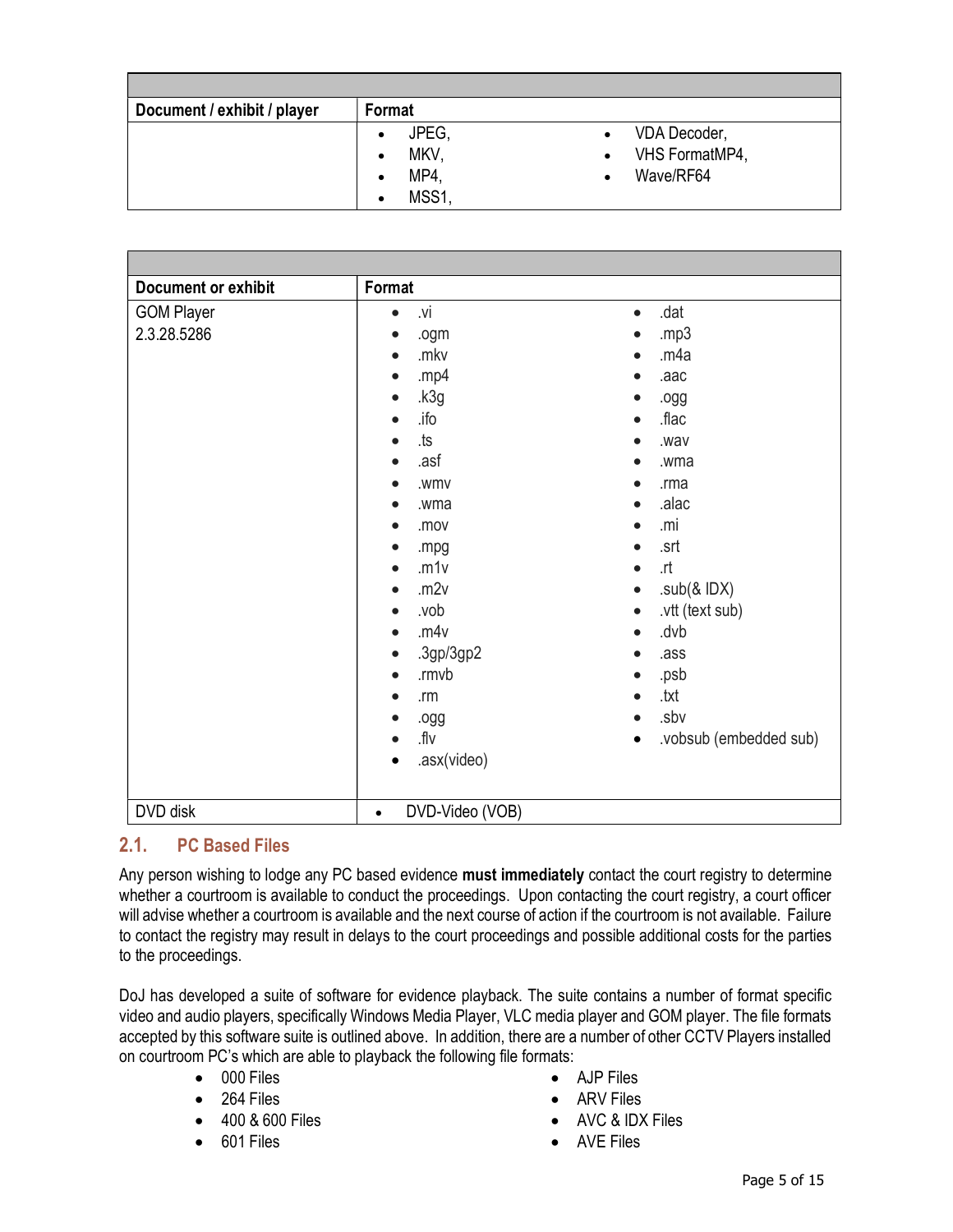- AVI Files
- AVR Files
- CLP Files
- CX3 Files
- DAT Files
- DAV Files
- DMI Files
- DSF Files
- DSS Files
- DRV Files
- DV4 & AVC Files
- DVA Files
- **DVR Files**
- DVS Files
- **DVT Files**
- DXA Files
- EXP Files
- GBF Files
- G64 Files
- H3R Files
- H264 Files
- IFV Files
- IRF Files
- IVI Files
- MP4 Files
- MPC Files
- MPG Files
- N3R Files
- PAR Files
- PEF Files
- RE4 Files
- STK Files
- TDB Files
- UMV Files
- VGX Files
- VGZ Files
- VVF Files

Please note that it is imperative for the Organisation / person presenting the evidence to detail the specific CCTV Player that has been confirmed to play the evidence presented prior to submission of the evidence in Court.

#### 2.2. Playback Equipment

Where equipment in the Courtroom is unable to play the evidence, it will be the responsibility of the organisation / person presenting the evidence to provide equipment (i.e. Laptop\Notebook computer) that connects to the Courts Audio Visual system via a VGA (HD15) connector or HDMI (where available.

#### 2.3. Other File Formats

Any person that has evidence in another file format will be required to convert that document or electronic file to a format that can be displayed in the courtroom display system. They must also immediately:

- Contact the Registry as listed in the Contact Information section,
- Ensure that the party or the representative of the party that issued the witness summons is aware of the conversion.

### 3. SUBMISSION OF EVIDENCE

#### 3.1. Time of delivery

All electronic evidence should be delivered at least two (2) days prior to the attendance date. Note the Parties must liaise with the court and organise a time where the party can test the evidence prior to the hearing. If the documents are not delivered, or contact is not made with the registry, it may be necessary to adjourn the proceedings and it is possible that an order for costs may be made. It is the responsibility of the party to test that the evidence can be played on the court equipment.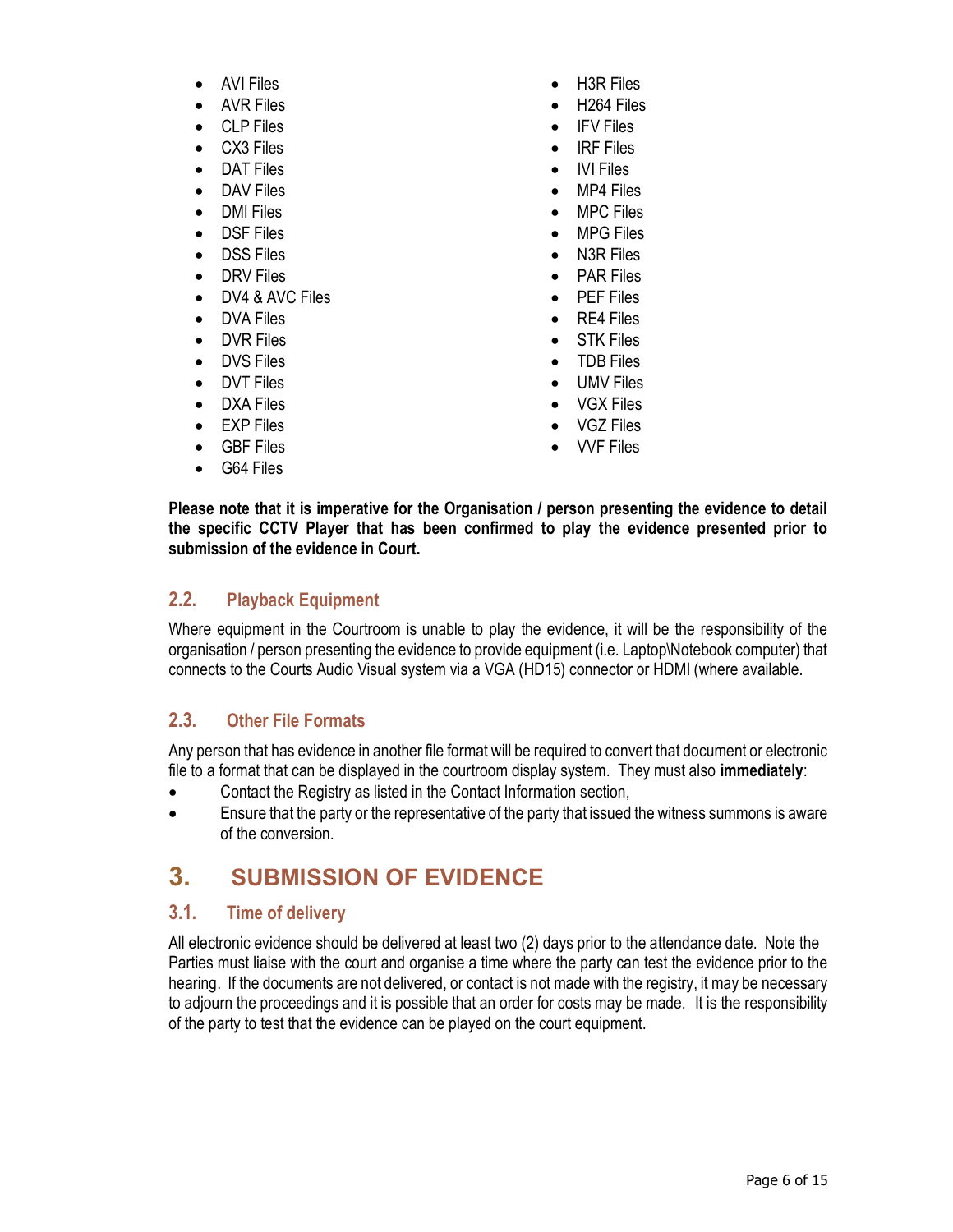#### 3.2. Hand Delivery

Electronic documents can be hand delivered by lodging a storage device containing the documents at the registry of the court where the proceedings are taking place, at least two days before the attendance date; or by appearing in court at the time and place specified in the summons and delivering them into the custody of the court. If the documents are not delivered, or contact is not made with the registry, it may be necessary to adjourn the proceedings and it is possible that an order for costs may be made.

#### 3.3. Storage Devices

When hand delivery is used, the court will only accept electronic information on CD disks, DVD-ROM disk for PC based evidence, DVD-Video (VOB) disks, or a USB flash drive with a male USB series A plug. The storage device must be labelled with, or accompanied by, the information listed below:

- Name of proceedings;
- Name and contact details of lodging party;
- Court file number and name (party);
- List of all file names on storage device and a description of each file;
- The specific Player / Software that is required to display / play the evidence;
- Length of time audio/video recording
- A declaration that the storage device has been checked for viruses;
- A declaration advising if the device contains objectionable material; and
- A statement as to whether the lodger requires the return of the storage device.

#### The storage device MUST NOT contain any files that are not being used in connection with the court proceedings.

The court will retain the storage device until the expiry of 31 days from the conclusion of the court proceedings. The storage device will only be returned to the lodger if a request is made for its return, if no request is made the device will be destroyed.

#### 3.4. Electronic delivery

#### 3.4.1. Email

Electronic files of a combined size of up to 4 (four) Mb can be delivered by email to the address listed in "Annexure A" against the court registry where the proceedings are taking place. Files sent via email should be checked for viruses prior to being sent and should be in a compressed format or "zipped" to reduce the size of traffic into the DoJ email system.

The following information must be included within the body of the email;

- Name of proceedings;
- Name and contact details of lodging party;
- Court file number and name (party);
- List of all file names on storage device and a description of each file;
- The specific Player / Software that is required to display / play the evidence;
- Length of time audio/video recording
- A declaration that the storage device has been checked for viruses;
- A declaration advising if the device contains objectionable material; and
- A statement as to whether the lodger requires the return of the storage device.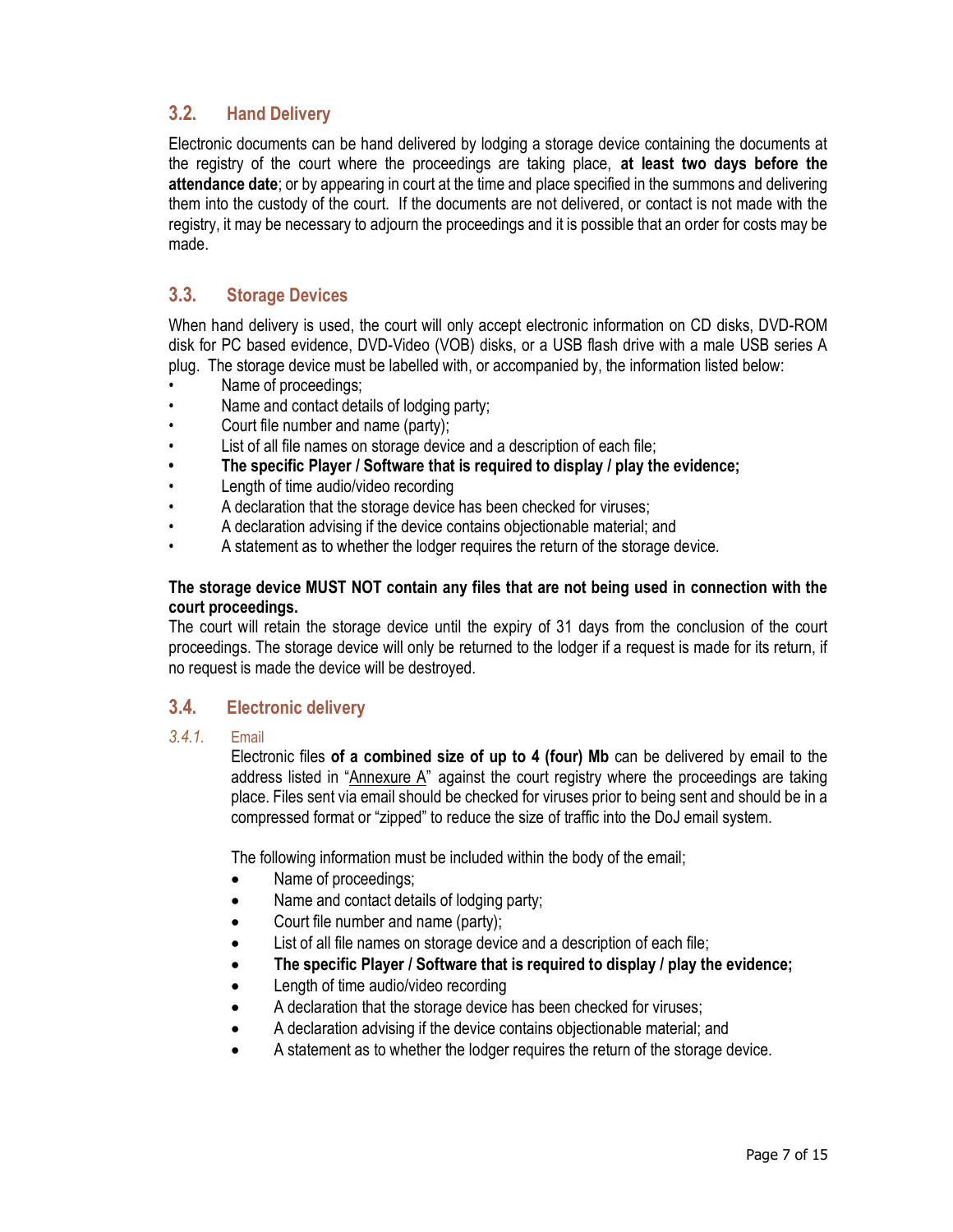#### 3.4.2. Document File names

During court proceedings documents, that are tendered and accepted into evidence, are given an exhibit number. In order to simplify this process every file should be named in the same manner by using the individual's family or surname of the lodging party and a sequenced number (e.g. JONES 1.doc, JONES 2.doc).

In the situation where an organisation lodges a document it should be named by using the organisation name and a sequenced number.

#### 3.4.3. Description of files

In the list of file names, a brief and concise description of the contents of the file should be placed against each file. E.g. photograph - injuries - Lionel JONES, face; photograph - injuries - Lionel JONES, upper torso.

### 4. SCANNED DOCUMENTS

Always remember that images should be rotated to the 'right way up' before they are saved so that when the file is opened it is not necessary to rotate the image in order to see it properly.

All care must be taken to ensure that the electronically scanned version of a document is an exact replication of the original document. In order to achieve this, the following protocols have been developed.

#### 4.1. Quality Control for Document Scanning

Quality control is not always easy to achieve, because of the state of the originals e.g. thermal paper documents, computer printouts, different coloured paper, handwritten notes or those of an awkward shape or size, etc. The following guidelines should assist to improve the quality of the images to be scanned.

#### 4.2. Use of a Photocopier

Before scanning the original document it may be necessary to use a photocopier to:

- 4.2.1. Adjust the contrast darker/lighter, especially useful if the originals are;
	- Faded documents (thermal paper),
	- Computer printouts with stripes down the page,
	- On coloured paper.
- 4.2.2. Enlarge or reduce the size of a document;
	- Enlarge some small receipts,
	- Reduce facsimiles have message lines at the top and/or bottom of each page. To ensure they are not missed when scanned it is wise to photocopy the facsimile message, reducing it slightly, before imaging.

Always check before scanning or photocopying, that the page is sitting straight. Do not try to straighten an original that is crooked.

#### 4.3. Scanning cheques

Use a photocopier's overlay feature so that the back and the front of the cheque appear on same sheet of paper and then scan the single sheet of paper.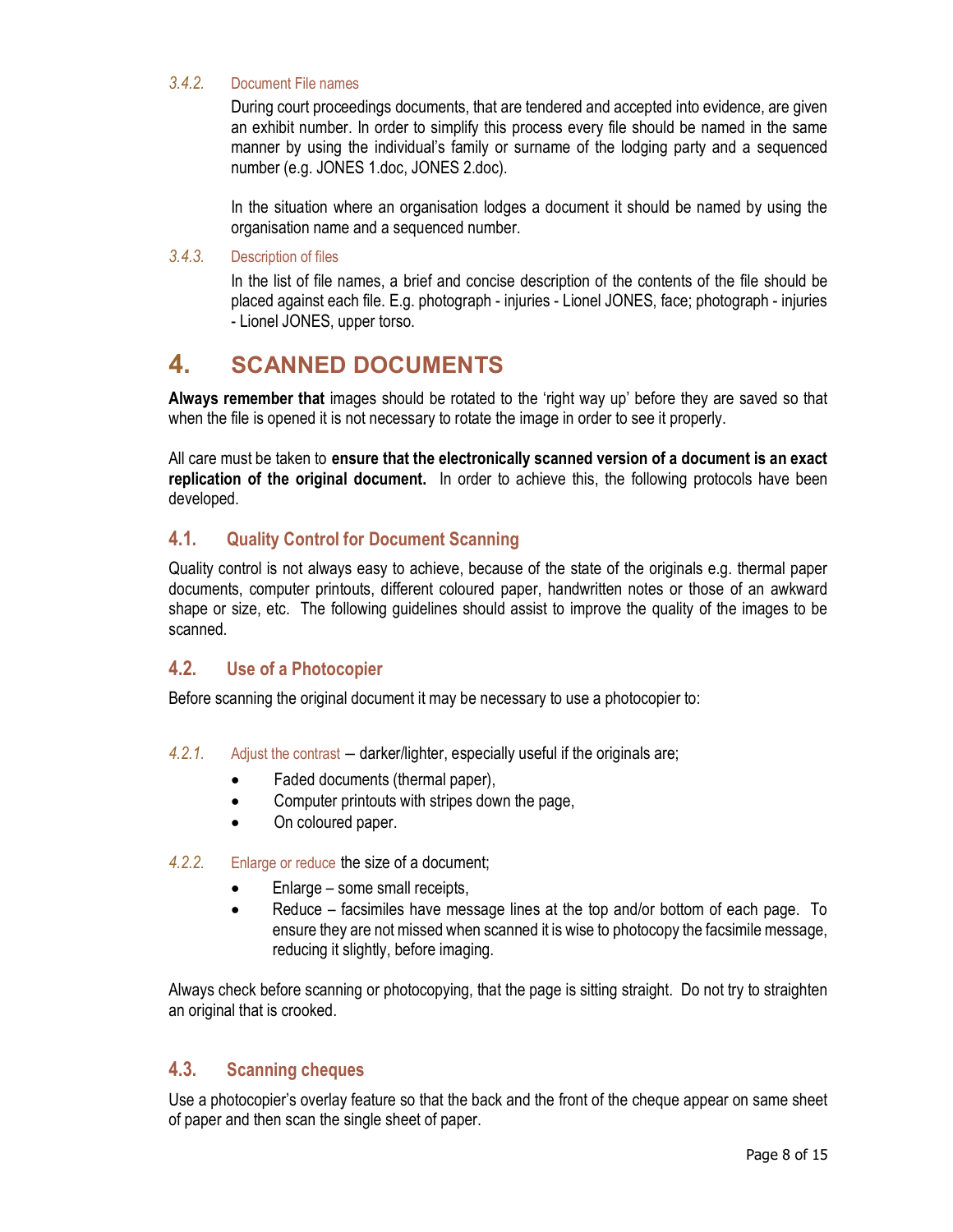#### 4.4. Scanning of books

DO NOT scan every page of large documents such as diaries, cheque stubs, receipt books, and computer printouts; unless specifically requested to do so (refer below). The preferred method is to scan the cover of the book and then scan only the pages that are referred to or relevant.

A Field called "Extract" is included in the image attributes to flag a document as being incomplete.

#### 4.5. Scanning multiple page documents

If every page of a document must be scanned it is important to check that each page is scanned correctly and that they are all included in the same file.

Once the scanning is completed the file should be checked to ensure that there are no missing pages.

#### 4.5.1. Documents with Post-it Notes

- Blank post-it notes remove before scanning,
- A post-it note with writing scan with the note on a blank part of the document; or
- Remove the post-it note and scan, then scan the page again with the note on the page (save as a single document).

NOTE: that if this was a **multiple page document**, this process will also change the electronic page numbering so that it does not match the physical page numbering.

### 5. CONTACT INFORMATION

For any technical issues or queries in relation to this document please contact the Courts Technology Group – AV Services Team on (08) 9425 2645 or email CourtsAV@justice.wa.gov.au

For any other issues or queries please contact the court registry (as listed below) where the proceedings will take place.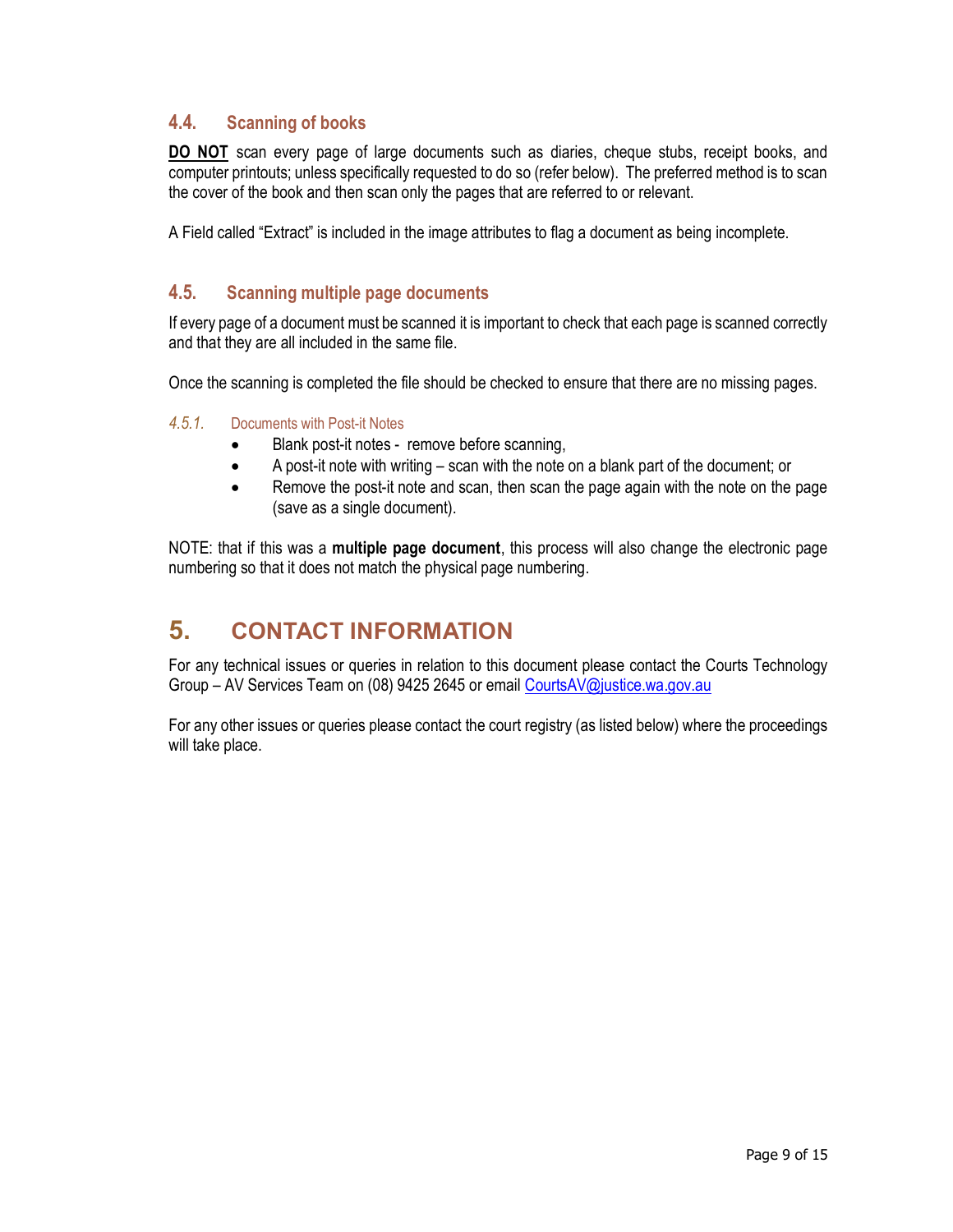# 6. ANNEXURE A – Court Locations Staffed by the Department of Justice

**Back to introduction** 

| <b>CBD Courts</b>                       | Standard court hours are 9am - 4pm Monday to Friday.                                                                      |                                                                                                  |                              |
|-----------------------------------------|---------------------------------------------------------------------------------------------------------------------------|--------------------------------------------------------------------------------------------------|------------------------------|
| Supreme Court                           | <b>Stirling Gardens &amp;</b><br>David Malcolm Justice<br>Centre<br><b>Barrack Street</b><br><b>PERTH 6000</b>            | Telephone:<br>(08) 9421 5333                                                                     | Facsimile:<br>(08) 9221 4436 |
|                                         | Email address: Supreme.Court@justice.wa.gov.au                                                                            |                                                                                                  |                              |
|                                         | 29 x (A & B) Courtrooms. 5 x (C) Courtrooms                                                                               |                                                                                                  |                              |
| <b>District Court</b>                   | District Court Building<br>500 Hay Street<br>PERTH WA 6000                                                                | Telephone:<br>Civil Enquiries:<br>(08) 9425 2343<br><b>Criminal Enquiries:</b><br>(08) 9425 2150 | Facsimile:<br>(08) 9425 2268 |
|                                         | Email address: District.Court@justice.wa.gov.au                                                                           |                                                                                                  |                              |
|                                         | 24 x (A & B) Courtrooms.                                                                                                  |                                                                                                  |                              |
| Perth Magistrates Court                 | Central Law Courts.<br>Level 2.<br>501 Hay Street<br><b>PERTH 6000</b>                                                    | Telephone:<br>(08) 9425 2266 and<br>(08) 9425 2265                                               | Facsimile:<br>(08) 9221 1307 |
|                                         | Email address: Pmclistings@justice.wa.gov.au                                                                              |                                                                                                  |                              |
|                                         | 21 x (A & B) Courtrooms, 5 x (C) Courtrooms.                                                                              |                                                                                                  |                              |
| Coroner's Court                         | Central Law Courts,<br>Level 10,<br>501 Hay Street<br><b>PERTH 6000</b>                                                   | Telephone:<br>(08) 9425 2900 or<br>1800 671 994                                                  | Facsimile:<br>(08) 9425 2901 |
|                                         | Email Address: Coroner@justice.wa.gov.au                                                                                  |                                                                                                  |                              |
|                                         | 1 x (A) Courtroom.                                                                                                        |                                                                                                  |                              |
| Perth Children's Court                  | 160 Pier Street<br><b>PERTH 6000</b>                                                                                      | Telephone:<br>(08) 9218 0112                                                                     | Facsimile:<br>(08) 9221 1705 |
|                                         | Email Address: ChildrensCourt@justice.wa.gov.au<br>6 x (B) Courtrooms.                                                    |                                                                                                  |                              |
| <b>Family Court</b>                     | 150 Terrace Road<br><b>PERTH 6000</b>                                                                                     | Telephone:<br>(08) 9224 8222                                                                     | Facsimile:<br>(08) 9224 8360 |
|                                         | Email Address: Family.Court@justice.wa.gov.au<br>1 x (B) Courtroom, 2 x (C+) Courtrooms. Plus 2 Video Conference trolleys |                                                                                                  |                              |
|                                         |                                                                                                                           |                                                                                                  |                              |
| <b>State Administrative</b><br>Tribunal | Level 6, SAT Building,<br>565 Hay Street, PERTH<br>WA 6000                                                                | Telephone:<br>(08) 9219 3111<br>Toll free: 1300 306 017                                          | Facsimile:<br>(08) 9325 5099 |
|                                         | Email Address: Sat@justice.wa.gov.au                                                                                      |                                                                                                  |                              |
|                                         | 10 x (B) Hearing Rooms, 12 x (C) Hearing Rooms                                                                            |                                                                                                  |                              |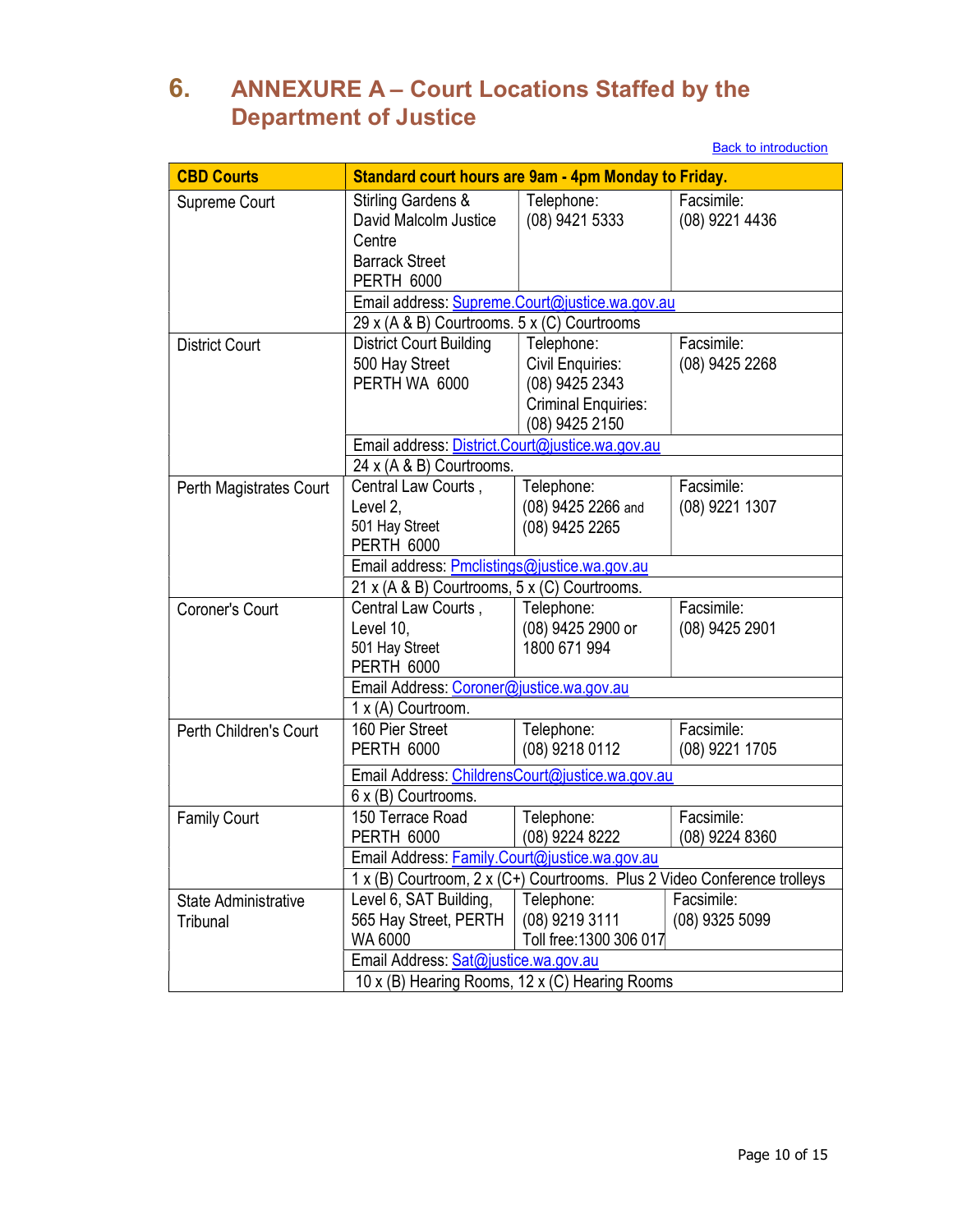| <b>Metropolitan Courts</b>  | Standard courthouse hours are 8.30am-4.30pm Monday to Friday. |                              |                              |  |
|-----------------------------|---------------------------------------------------------------|------------------------------|------------------------------|--|
| <b>Armadale Courthouse</b>  | 109 Jull Street<br>ARMADALE 6112                              | Telephone:<br>(08) 9399 0700 | Facsimile:<br>(08) 9497 1488 |  |
|                             | Email address: ArmadaleCourt@justice.wa.gov.au                |                              |                              |  |
|                             | 3 x (B) Courtrooms                                            |                              |                              |  |
| Fremantle Courthouse        | 8 Holdsworth Street<br>FREMANTLE 6160                         | Telephone:<br>(08) 9431 0300 | Facsimile:<br>(08) 9430 4464 |  |
|                             | Email address: FremantleCourt@justice.wa.gov.au               |                              |                              |  |
|                             | 5 x (B) Courtrooms                                            |                              |                              |  |
| Joondalup Courthouse        | 21 Reid Promenade<br>JOONDALUP 6027                           | Telephone:<br>(08) 9400 0700 | Facsimile:<br>(08) 9300 2005 |  |
|                             | Email address: JoondalupCourt@justice.wa.gov.au               |                              |                              |  |
|                             | 4 x (B) Courtrooms,                                           |                              |                              |  |
| Midland Courthouse          | 24 Spring Park Road                                           | Telephone:                   | Facsimile:                   |  |
|                             | MIDLAND 6056                                                  | (08) 9250 0200               | (08) 9274 6676               |  |
|                             | Email address: MidlandCourt@justice.wa.gov.au                 |                              |                              |  |
|                             | 3 x (B) Courtrooms                                            |                              |                              |  |
| Rockingham Courthouse       | <b>Whitfield Street</b>                                       | Telephone:                   | Facsimile:                   |  |
|                             | ROCKINGHAM 6168                                               | (08) 9527 6433               | (08) 9592 3077               |  |
|                             | Email address: RockinghamCourt@justice.wa.gov.au              |                              |                              |  |
| Mandurah Courthouse         | 3 x (B) Courtrooms                                            |                              | Facsimile:                   |  |
|                             | 333 Pinjarra Road<br>MANDURAH 6210                            | Telephone:<br>(08) 9581 4000 | (08) 9581 1842               |  |
|                             | Email address: MandurahCourt@justice.wa.gov.au                |                              |                              |  |
|                             | 2 x (B) Courtroom,                                            |                              |                              |  |
| <b>Regional Courts</b>      | Standard courthouse hours are 9am - 4pm Monday to Friday.     |                              |                              |  |
| <b>Albany Courthouse</b>    | 184 Stirling Terrace<br>ALBANY 6330                           | Telephone:<br>(08) 9845 5200 | Facsimile:<br>(08) 9841 7920 |  |
|                             | Email address: AlbanyCourt@justice.wa.gov.au                  |                              |                              |  |
|                             | 1 x (A) Courtroom, 2 x (B) Courtrooms.                        |                              |                              |  |
| <b>Broome Courthouse</b>    | <b>Hamersley Street</b>                                       | Telephone:                   | Facsimile:                   |  |
|                             | BROOME 6725                                                   | (08) 9192 1137               | (08) 9192 1878               |  |
|                             | Email address: BroomeCourt@justice.wa.gov.au                  |                              |                              |  |
|                             | 2 x (B) Courtrooms                                            |                              |                              |  |
| <b>Bunbury Courthouse</b>   | 3 Stephen Street                                              | Telephone:                   | Facsimile:                   |  |
|                             | BUNBURY 6230                                                  | (08) 9781 4200               | (08) 9721 8180               |  |
|                             | Email address: BunburyCourt@justice.wa.gov.au                 |                              |                              |  |
|                             | 4 x (B) Courtrooms                                            |                              |                              |  |
| <b>Busselton Courthouse</b> | 12 Stanley Street                                             | Telephone:                   | Facsimile:                   |  |
|                             | BUSSELTON 6280                                                | $(08)$ 9754 9666             | (08) 9752 4950               |  |
|                             | Email address: BusseltonCourt@justice.wa.gov.au               |                              |                              |  |
|                             | 2 x (B) Courtroom                                             |                              |                              |  |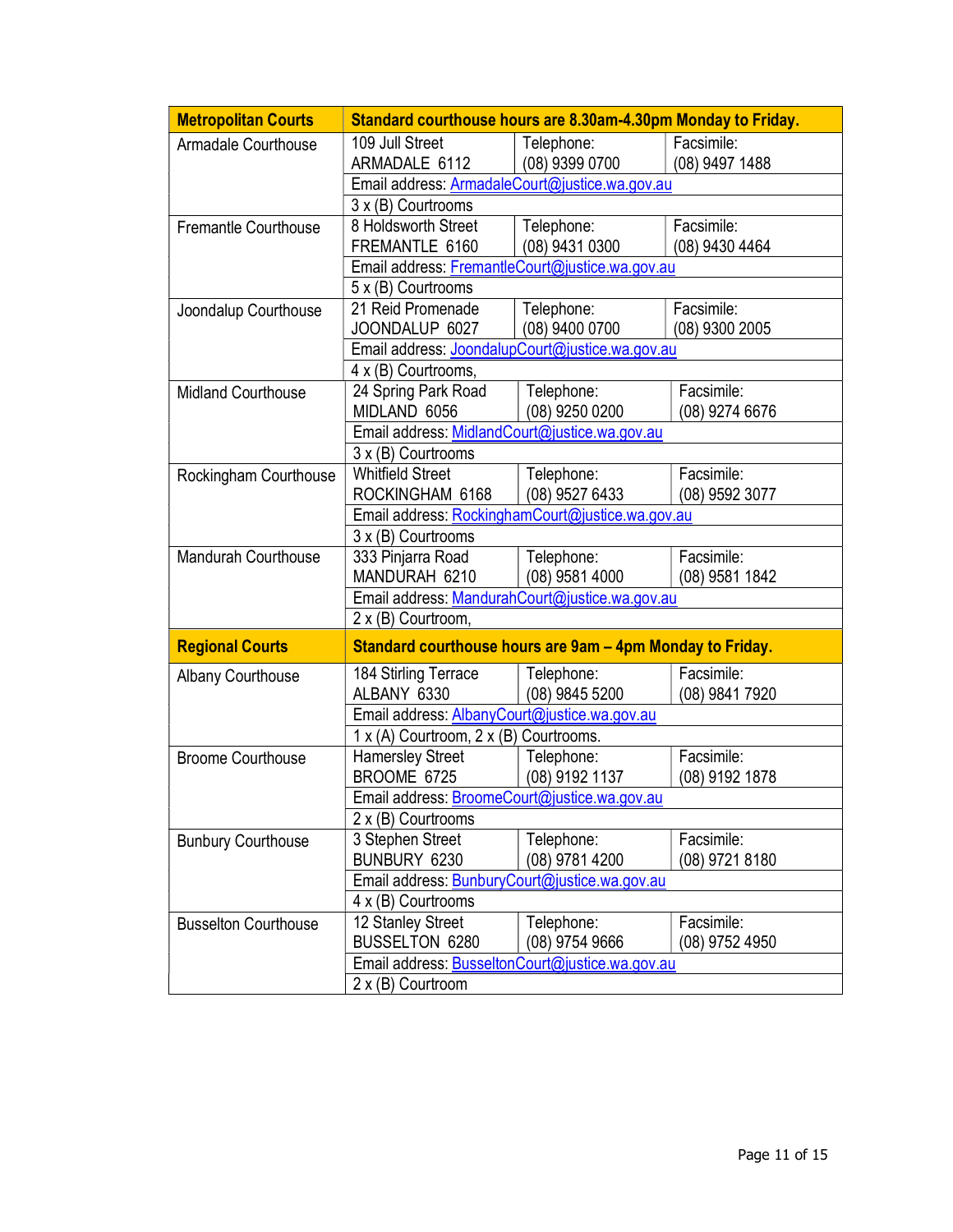| <b>Regional Courts</b>      | Standard courthouse hours are 9am - 4pm Monday to Friday.  |                                                 |                              |  |
|-----------------------------|------------------------------------------------------------|-------------------------------------------------|------------------------------|--|
| Carnarvon Courthouse        | Cnr Babbage Island<br>Rd and Robinson St<br>CARNARVON 6701 | Telephone:<br>(08) 9941 5500                    | Facsimile:<br>(08) 9941 2779 |  |
|                             |                                                            | Email address: CarnarvonCourt@justice.wa.gov.au |                              |  |
|                             | 2 x (B) Courtrooms                                         |                                                 |                              |  |
| <b>Collie Courthouse</b>    | <b>Wittenoom Street</b><br>COLLIE 6225                     | Telephone:<br>(08) 9734 2061                    | Facsimile:<br>(08) 9734 1817 |  |
|                             | Email address: CollieCourt@justice.wa.gov.au               |                                                 |                              |  |
|                             | 1 x (B) Courtroom.                                         |                                                 |                              |  |
| Derby Courthouse            | Loch Street<br>DERBY 6728                                  | Telephone:<br>(08) 9191 1406                    | Facsimile:<br>(08) 9193 1025 |  |
|                             | Email address: DerbyCourt@justice.wa.gov.au                |                                                 |                              |  |
|                             | 1 x (B) Courtroom.                                         |                                                 |                              |  |
| <b>Esperance Courthouse</b> | <b>Dempster Street</b><br>ESPERANCE 6450                   | Telephone:<br>(08) 9071 2444                    | Facsimile:<br>(08) 9071 2288 |  |
|                             |                                                            | Email address: EsperanceCourt@justice.wa.gov.au |                              |  |
|                             | 1 x (B) Courtroom.                                         |                                                 |                              |  |
| Geraldton Courthouse        | Marine Terrace                                             | Telephone:<br>(08) 9921 3722                    | Facsimile:                   |  |
|                             | <b>GERALDTON 6530</b>                                      |                                                 | (08) 9964 1864               |  |
|                             |                                                            | Email address: GeraldtonCourt@justice.wa.gov.au |                              |  |
|                             | 3 x (B) Courtrooms                                         |                                                 | Facsimile:                   |  |
| Kalgoorlie Courthouse       | Hannan Street<br>KALGOORLIE 6430                           | Telephone:<br>(08) 9093 5300                    | (08) 9021 2005               |  |
|                             | Email address: KalgoorlieCourt@justice.wa.gov.au           |                                                 |                              |  |
|                             | 1 x (A) Courtroom 3 x (B) Courtrooms.                      |                                                 |                              |  |
| Karratha Courthouse         | <b>Balmoral Street</b>                                     | Telephone:                                      | Facsimile:                   |  |
|                             | KARRATHA 6714                                              | (08) 9185 2922                                  | (08) 9185 2413               |  |
|                             | Email address: KarrathaCourt@justice.wa.gov.au             |                                                 |                              |  |
|                             | 2 x (B) Courtroom                                          |                                                 |                              |  |
| Katanning Courthouse        | <b>Clive Street</b>                                        | Telephone:                                      | Facsimile:                   |  |
|                             | KATANNING 6317                                             | (08) 9821 1177                                  | (08) 9821 2210               |  |
|                             |                                                            | Email address: KatanningCourt@justice.wa.gov.au |                              |  |
|                             | 1 x (B) Courtroom.                                         |                                                 |                              |  |
| Kununurra Courthouse        | Ivanhoe Road                                               | Telephone:                                      | Facsimile:                   |  |
|                             | KUNUNURRA 6743                                             | (08) 9166 7100                                  | (08) 9168 1103               |  |
|                             | Email address: KununurraCourt@justice.wa.gov.au            |                                                 |                              |  |
|                             | 2 x (B) Courtroom.                                         |                                                 |                              |  |
| Manjimup Courthouse         | <b>Mount Street</b>                                        | Telephone:                                      | Facsimile:                   |  |
|                             | MANJIMUP 6258                                              | (08) 9771 1316                                  | (08) 9777 1252               |  |
|                             | Email address: ManjimupCourt@justice.wa.gov.au             |                                                 |                              |  |
|                             | 1 x (B) Courtroom.                                         |                                                 |                              |  |
| Merredin Courthouse         | <b>Mitchell Street</b>                                     | Telephone:                                      | Facsimile:                   |  |
|                             | MERREDIN 6415                                              | (08) 9041 1064                                  | (08) 9041 2604               |  |
|                             | Email address: MerredinCourt@justice.wa.gov.au             |                                                 |                              |  |
|                             | 1 x (B) Courtroom.                                         |                                                 |                              |  |
| Moora Courthouse            | Dandaragan Street                                          | Telephone:                                      | Facsimile:                   |  |
|                             | MOORA 6510                                                 | (08) 9651 1407                                  | (08) 9651 1375               |  |
|                             | Email address: MooraCourt@justice.wa.gov.au                |                                                 |                              |  |
|                             | 1 x (B) Courtroom.                                         |                                                 |                              |  |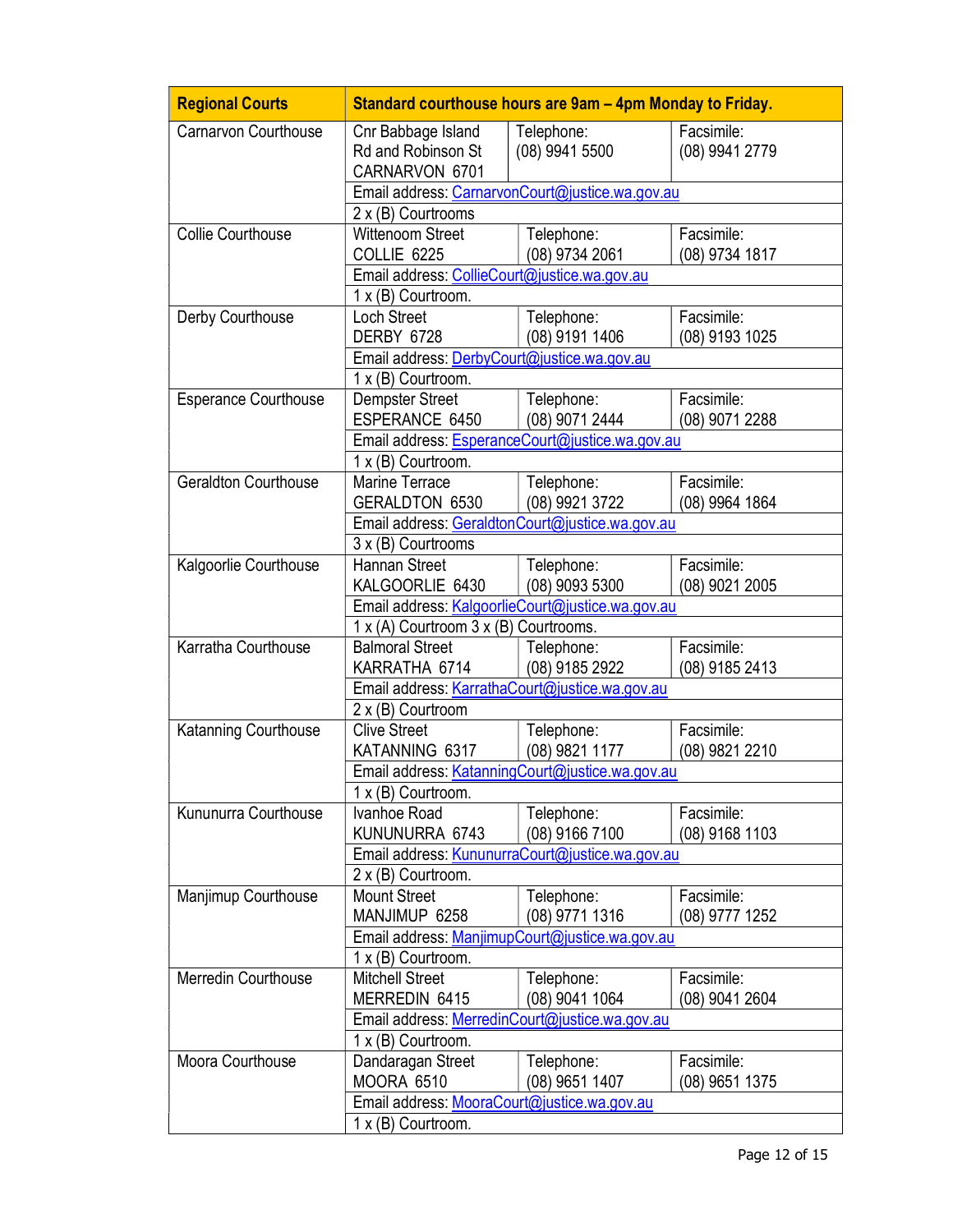| <b>Regional Courts</b> | Standard courthouse hours are 9am - 4pm Monday to Friday. |                |                |  |
|------------------------|-----------------------------------------------------------|----------------|----------------|--|
| Narrogin Courthouse    | <b>Fortune Street</b>                                     | Telephone:     | Facsimile:     |  |
|                        | NARROGIN 6312                                             | (08) 9881 1722 | (08) 9881 3344 |  |
|                        | Email address: NarroginCourt@justice.wa.gov.au            |                |                |  |
|                        | 1 x (B) Courtroom.                                        |                |                |  |
| Northam Courthouse     | <b>Wellington Street</b>                                  | Telephone:     | Facsimile:     |  |
|                        | NORTHAM 6401                                              | (08) 9622 1035 | (08) 9622 1234 |  |
|                        | Email address: NorthamCourt@justice.wa.gov.au             |                |                |  |
|                        | 1 x (B) Courtroom.                                        |                |                |  |
| South Hedland          | Hawke Place                                               | Telephone:     | Facsimile:     |  |
| Courthouse             | SOUTH HEDLAND 6722 (08) 9172 9300                         |                | (08) 9172 9330 |  |
|                        | Email address: SouthHedlandCourt@justice.wa.gov.au        |                |                |  |
|                        | 2 x (B) Courtrooms.                                       |                |                |  |

# 7. ANNEXURE B – Other Court Locations

| <b>Mining Registrars</b>                    | <b>Address</b>                          | <b>Phone</b> | <b>Facsimile</b> |
|---------------------------------------------|-----------------------------------------|--------------|------------------|
| Coolgardie                                  | 40 Bayley Street                        | 90266066     | 90266204         |
| Leonora<br>1 x (B) Courtroom.               | <b>Cnr Rochester &amp; Tower Street</b> | 90376106     | 90376248         |
| Marble Bar                                  | Bohemia Road                            | 91761044     | 91761048         |
| Meekatharra<br>1 x (B) Courtroom.           | <b>Main Street</b>                      | 99811008     | 99811482         |
| Norseman                                    | <b>Princep Street</b>                   | 90391082     | 90391657         |
| Southern Cross<br>$1 \times$ (B) Courtroom. | <b>Canopus Street</b>                   | 90491107     | 90491431         |

| <b>Other Locations</b>                          | <b>Address</b>           | <b>Phone</b> | <b>Facsimile</b> |
|-------------------------------------------------|--------------------------|--------------|------------------|
| Augusta                                         | Lot 411, Hillview Road   | 97581575     | 97527812         |
| Balgo                                           | 192 Luurnpa Circuit      | 91688978     | 91688978         |
| 1 x (B) Courtroom.                              |                          |              |                  |
| Boddington                                      | 10-12 Pollard Street     | 98838002     | 98839001         |
| Boyup Brook                                     | 88 Abel Street           | 97651100     | 97651257         |
| Bridgetown                                      | 26 Steere Street         | 97611666     | 97612336         |
| <b>Bruce Rock</b>                               | 14 Johnson Street        | 90611035     | 90611480         |
| Carnamah                                        | 34 Macpherson Street     | 99511222     | 99511258         |
| Cue                                             | 74 Austin Street         | 99631050     | 99631228         |
| 1 x (B) Courtroom.                              |                          |              |                  |
| Dalwallinu                                      | 81 Johnston Street       | 96611202     | 96611321         |
| Dampier                                         | Lot 376, Nielsen Place   | 91831144     | 91831018         |
| Dongara                                         | 3 Waldeck Street         | 99271122     | 99271937         |
| Donnybrook                                      | 50 South Western Highway | 97311126     | 97312030         |
| Eucla                                           | Lot 17, Patupis Street   | 90393470     | 90393490         |
| Exmouth                                         | 32 Maidstone Crescent    | 99492444     | 99492883         |
| <b>Fitzroy Crossing</b><br>$1 x (B)$ Courtroom. | 55 Mclarty Road          | 91915000     | 91915245         |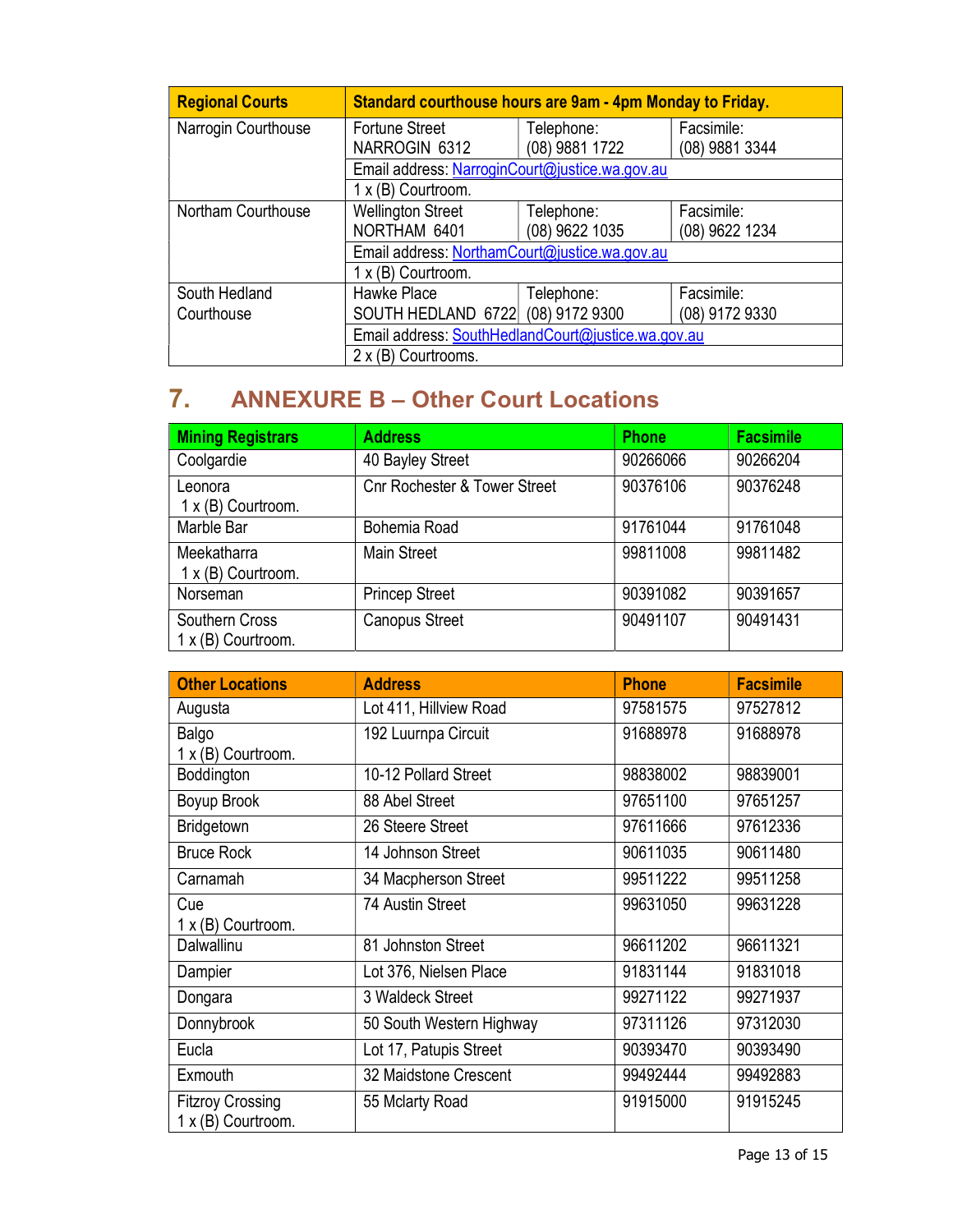| <b>Other Locations</b>                              | <b>Address</b>                  | <b>Phone</b> | <b>Facsimile</b> |
|-----------------------------------------------------|---------------------------------|--------------|------------------|
| Gingin                                              | 4 Constable Street              | 95752244     | 95752371         |
| Gnowangerup                                         | 3 Corbett Street                | 98271202     | 98271438         |
| Goomalling                                          | 14 Quinlan Street               | 96291200     | 96291396         |
| <b>Halls Creek</b>                                  | Lot 68, Great Northern Highway  | 91686000     | 91686206         |
| 1 x (B) Courtroom.<br>Harvey<br>$1 x (C)$ Courtroom | 17A Hayward Street              | 97291001     | 97293266         |
| Jurien Bay                                          | 2 Batt Street                   | 96521017     | 96521502         |
| Kalbarri                                            | 48 Grey Street                  | 99371006     | 99371633         |
| Kojonup                                             | 127 Albany Highway              | 98311333     | 98311652         |
| Lake Grace                                          | 54-56 Stubbs Street             | 98651007     | 98651429         |
| Lancelin                                            | 33 Atkinson Way                 | 96551144     | 96551234         |
| Laverton<br>1 x (B) Courtroom.                      | 24 Augusta Street               | 90311000     | 90311087         |
| Leeman                                              | Morcombe Road                   | 99531355     | 99531453         |
| Leinster                                            | Lot 402 Mansbridge Street       | 90379000     | 90379467         |
| <b>Margaret River</b>                               | 47 Willmott Avenue              | 97572222     | 97573430         |
| Morawa                                              | 2 Stokes Road                   | 99711205     | 99711365         |
| <b>Mount Barker</b>                                 | 13 Mount Barker Road            | 98511122     | 98512010         |
| Mullewa                                             | 1 Mills Street                  | 99611104     | 99611217         |
| Nannup                                              | Warren Road                     | 97561000     | 97563001         |
| Narembeen                                           | 7 Longhurst Street              | 90647350     | 90647016         |
| Newman<br>1 x (B) Courtroom.                        | 48 Mindarra Drive               | 91751201     | 91751245         |
| Northampton                                         | Hampton Road                    | 99341103     | 99341530         |
| Nullagine                                           | Gallop Road                     | 91762011     | 91762001         |
| Onslow<br>1 x (B) Courtroom.                        | Lot 594, Second Avenue          | 91846000     | 91846270         |
| Pannawonica                                         | Pannawonica Drive               | 91841222     | 91841022         |
| Paraburdoo                                          | Ashburton Avenue                | 91895044     | 91895401         |
| Pemberton                                           | Lot 239, Ellis Street           | 97761202     | 97761683         |
| Pingelly                                            | 7 Pasture Street                | 98871008     | 98871401         |
| Ravensthorpe<br>1 x (B) Courtroom.                  | 62 Morgans Street               | 98381004     | 98381226         |
| Shark Bay                                           | 20 Durlacher Street             | 99481201     | 99481255         |
| Tambellup                                           | 3981 Gnowangerup-Tambellup Road | 98251003     | 98251213         |
| <b>Three Springs</b>                                | 42 Carter Street                | 99541016     | 99541370         |
| <b>Tom Price</b><br>1 x (B) Courtroom.              | 1 Court Road                    | 91891344     | 91891203         |
| Wagin                                               | 4-6 Upland Street               | 98611211     | 98611939         |
| Williams                                            | 9 Brooking Street               | 98851100     | 98851204         |
| Wiluna<br>1 x (B) Courtroom.                        | Lot 132, Thompson Street        | 99817024     | 99817009         |